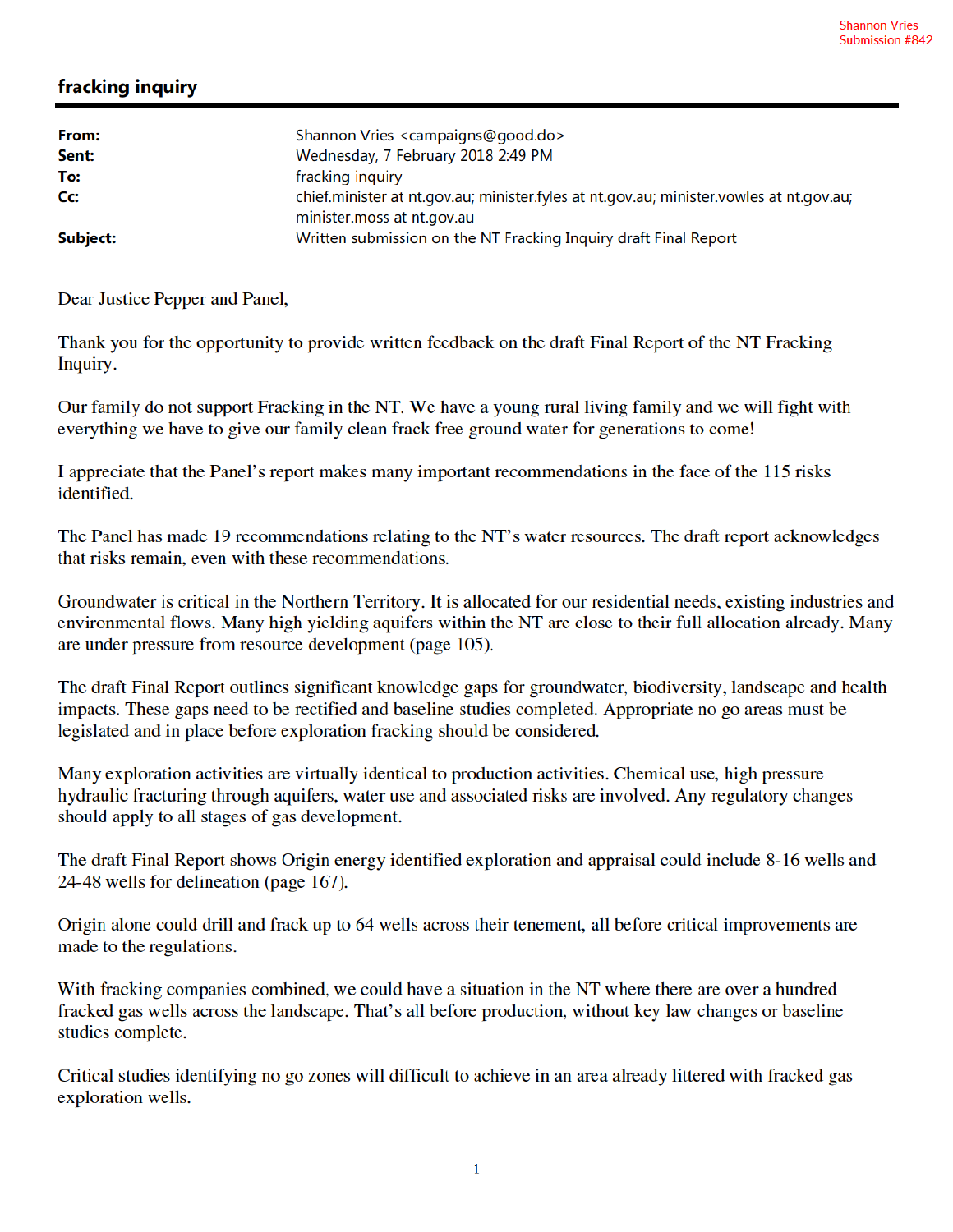I support the swath of new regulations and legislation required to try and protect landholders and water. However, that work needs to happen before the oil and gas industry is permitted to start fracking in the Northern Territory again.

The below critical recommendations must be improved and work completed BEFORE EXPLORATION fracking takes place.

Recommendation 5.1 (Enforceable code of practice for abandonment of onshore gas wells)

Recommendation 5.6 (Wastewater management framework)

Recommendation 7.1 (Water Act amended for shale extraction licence and payment for water)

Recommendation 7.4 (Strategic regional environmental and baseline assessment (SREBA), including a regional groundwater model, be developed and undertaken)

Recommendation 8.4 (Fire management plan and 10 year baseline assessment)

Recommendation 9.2 (Code of practice be developed and implemented for monitoring, detection and reporting of methane emissions)

Recommendation 10.1 (Human Health Risk Assessment prepared and approved)

Recommendation 12.11 (Social impact management plan) This recommendation should also be extended to allow for the legal right to say 'no' to fracking.

Recommendation 14.1 (Design and implement a full cost recovery system for fracking regulation)

Recommendation 14.16 (Legislation to regulate seismic surveys, drilling, hydraulic fracturing, and well abandonment)

Recommendation 14.18 (Fit and proper person test)

Recommendation 15.1 (Strategic regional environmental and baseline assessment (SREBA) undertaken and no go zones implemented)

In the NT there is a saying, "Once you frack you can't go back." Exploration fracking is no different. The studies, legal improvements and no-go zones suggested by the panel are critical. They must be actioned before any further fracking exploration.

Let's not wait until the production phase to put in place critical new regulations and laws. We must avoid delays to the protection of the Northern Territory's water, landscapes and people.

Thank you for considering my feedback on this critical matter for the future of the Northern Territory.

Yours sincerely, Shannon Vries Mcminns Lagoon, Northern Territory, 0822, Australia

This email was sent by Shannon Vries via Do Gooder, a website that allows<br>people to contact you regarding issues they consider important. In accordance with web protocol FC 3834 we have set the FROM field of this email to our generic no-reply address at campaigns@good.do, however Shannon provided an email address (Shannon provided an email address ) which we included in the REPLY-TO field.